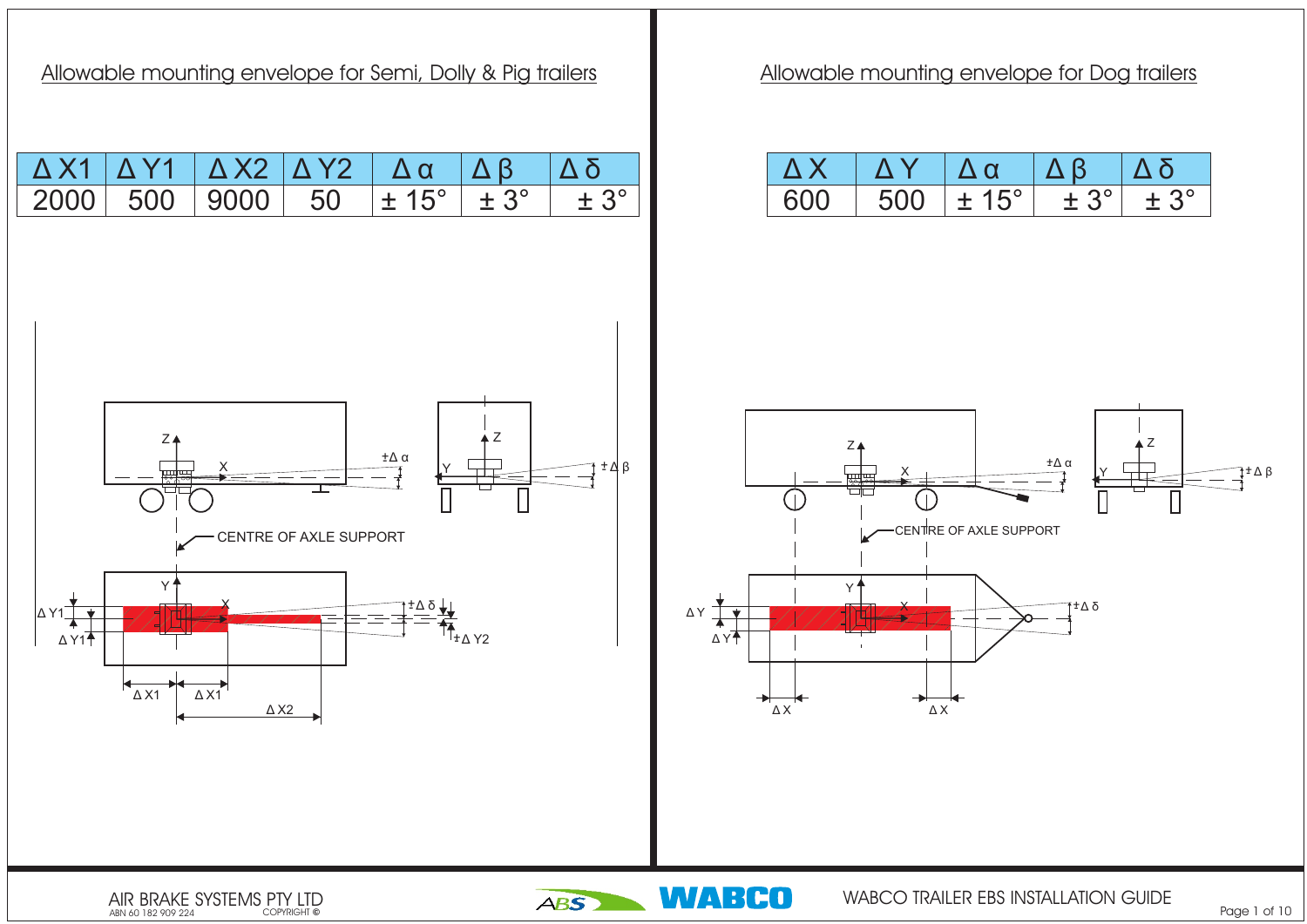

In order to prevent a build up of static electricity there must be continuity between the ECU body and the chassis. The resistance between them should be 10 Ohms or less.



Mount the modulator on a sufficiently sized section to ensure that the ECU does not vibrate excessively and the breather hole is covered. The flange must make full contact with the mounting surface of the modulator. Nut tightening torque is 85Nm.

Spring washers should be used under the nut to ensure that the ECU is grounded to the chassis.





WAR

HI.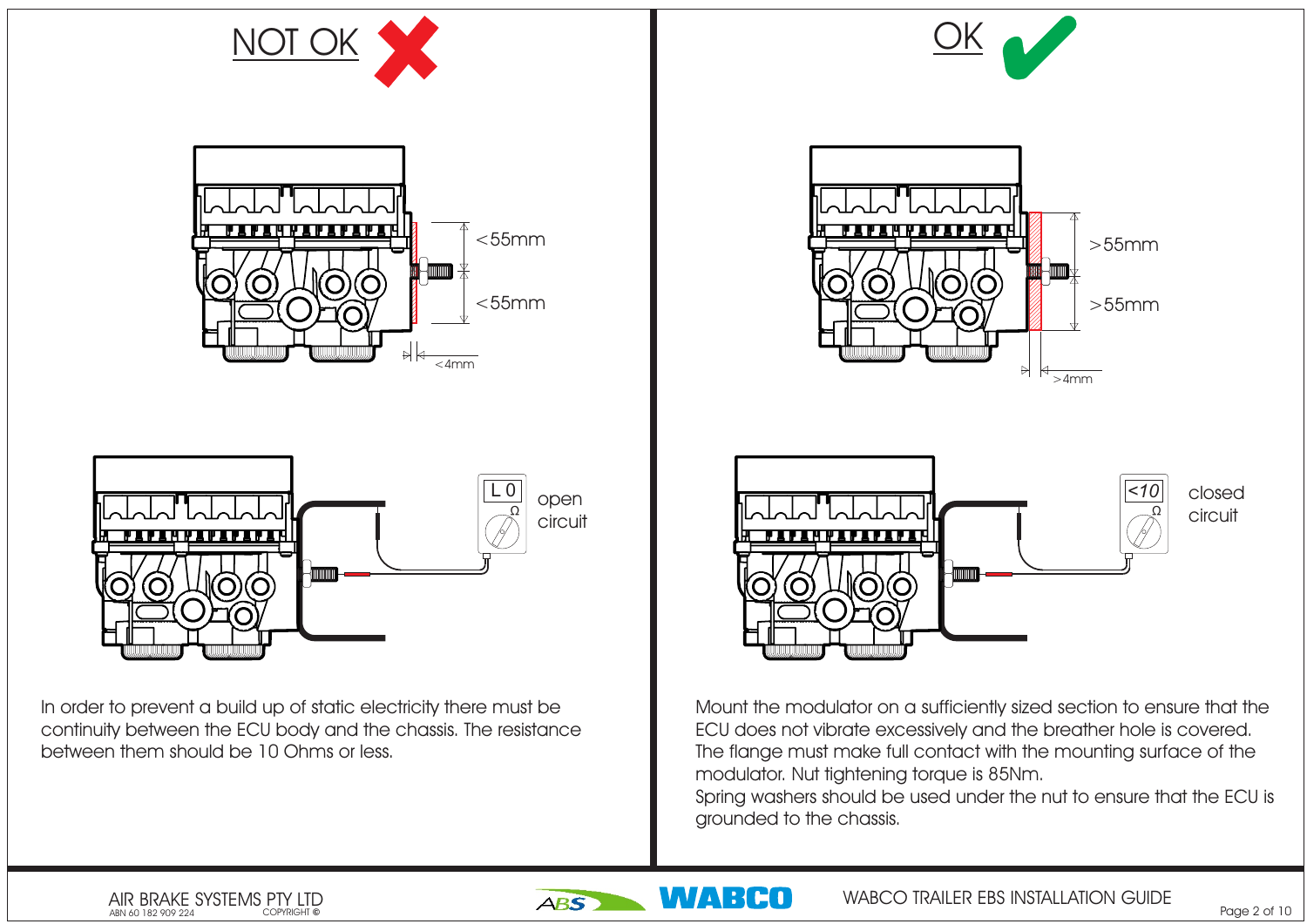

AIR BRAKE SYSTEMS PTY LTD ABN 60 182 909 224 COPYRIGHT ©



WABCO TRAILER EBS INSTALLATION GUIDE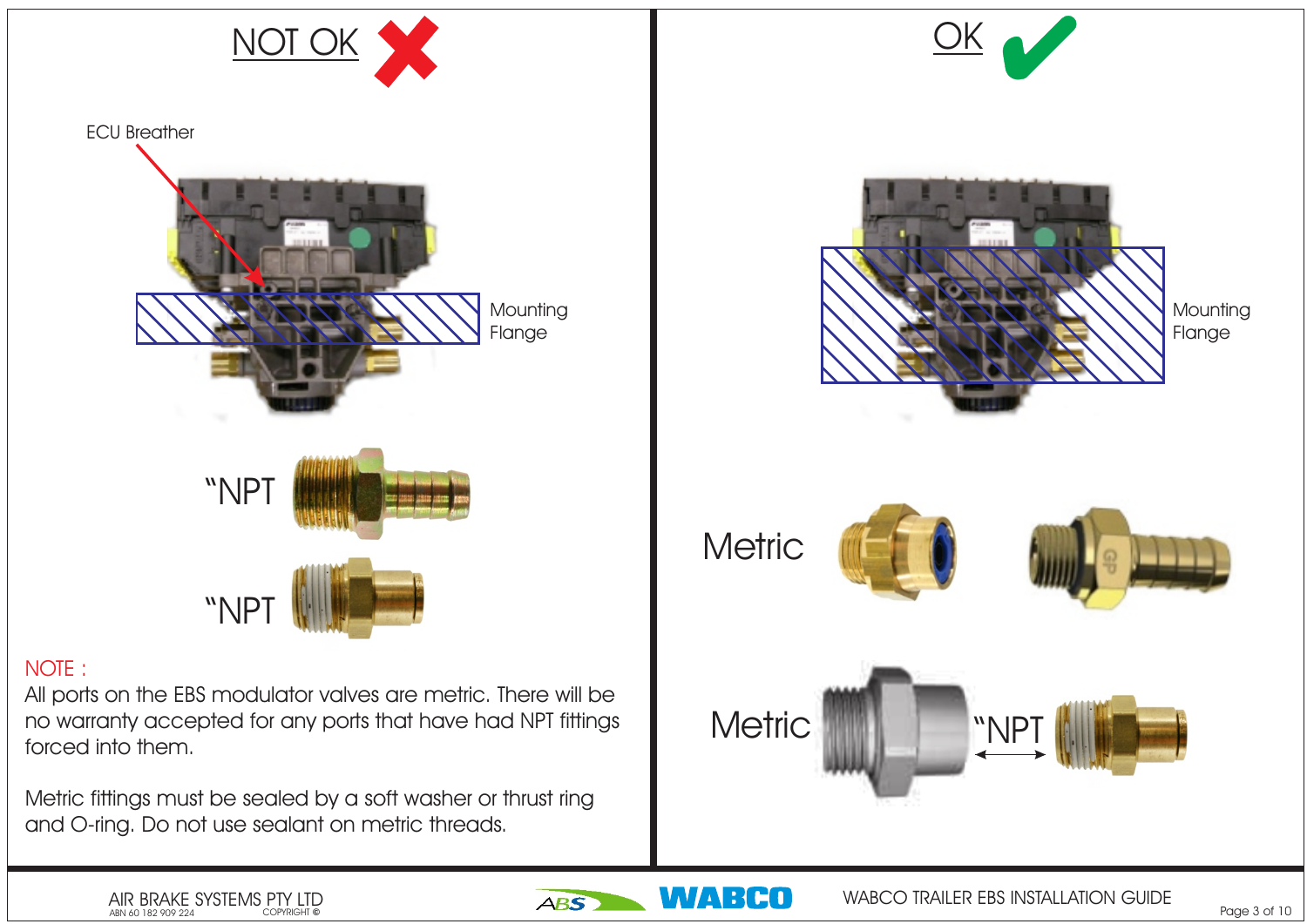

Page 4 of 10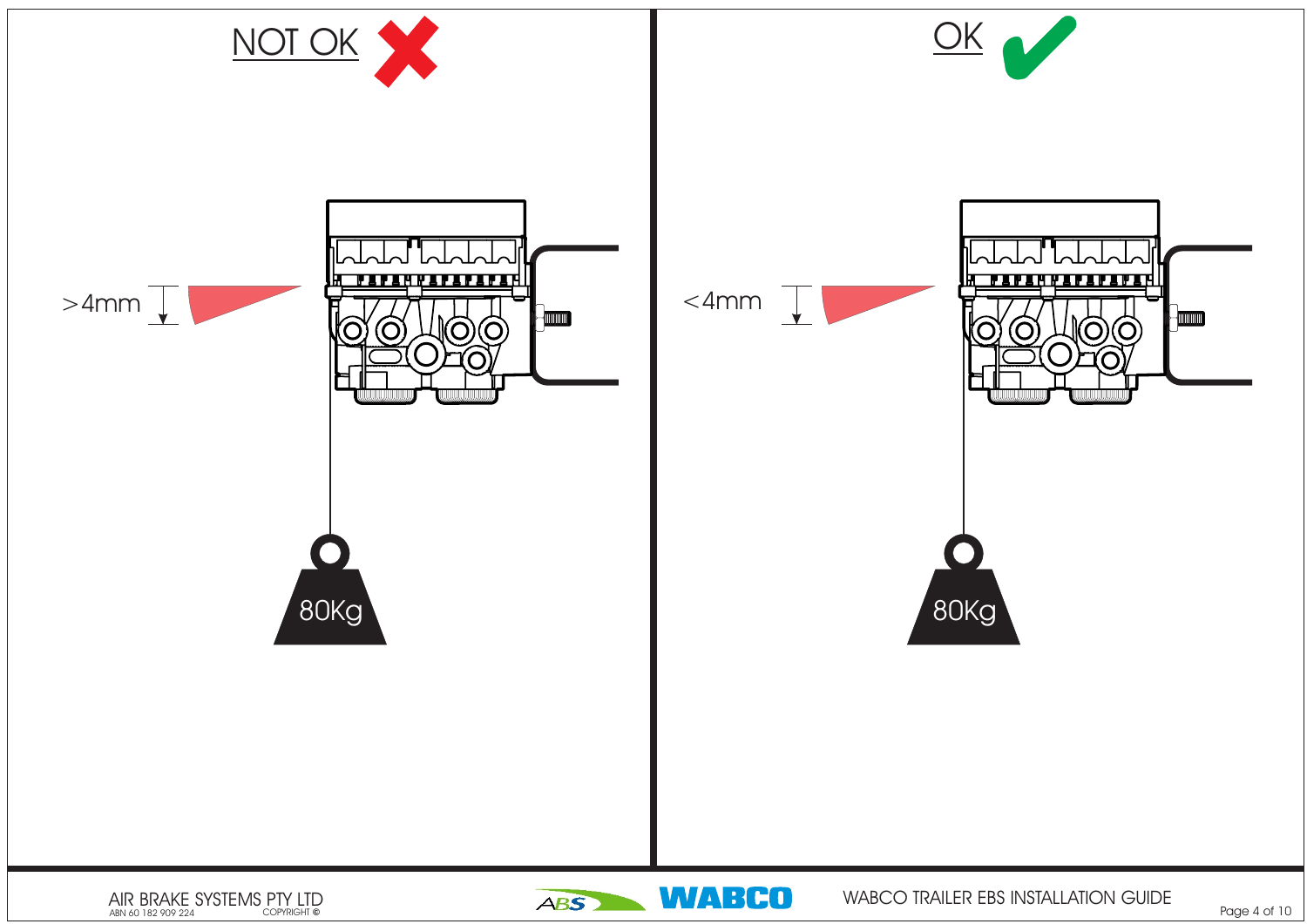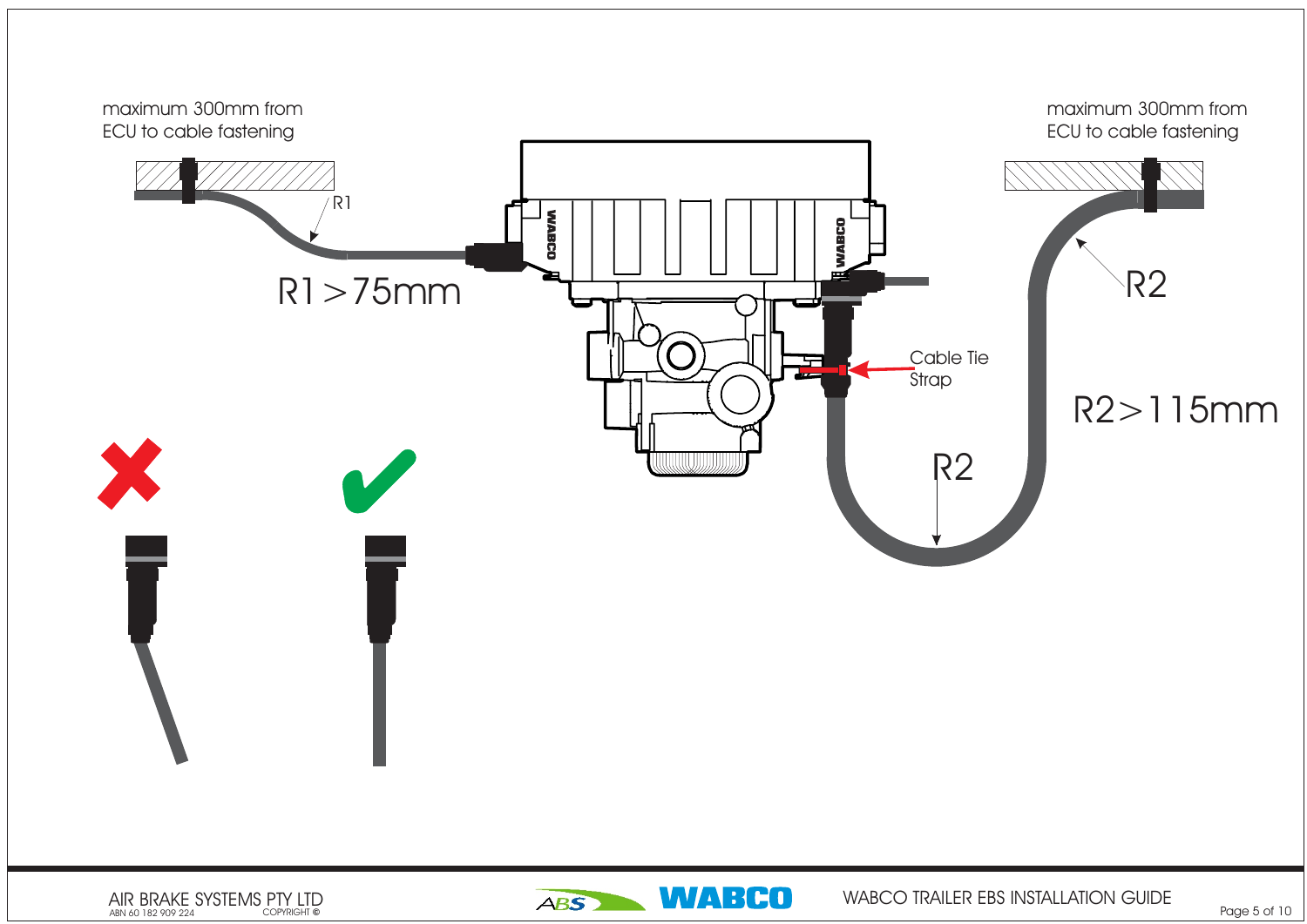## Twist Lock Cable Connectors.















WABCO TRAILER EBS INSTALLATION GUIDE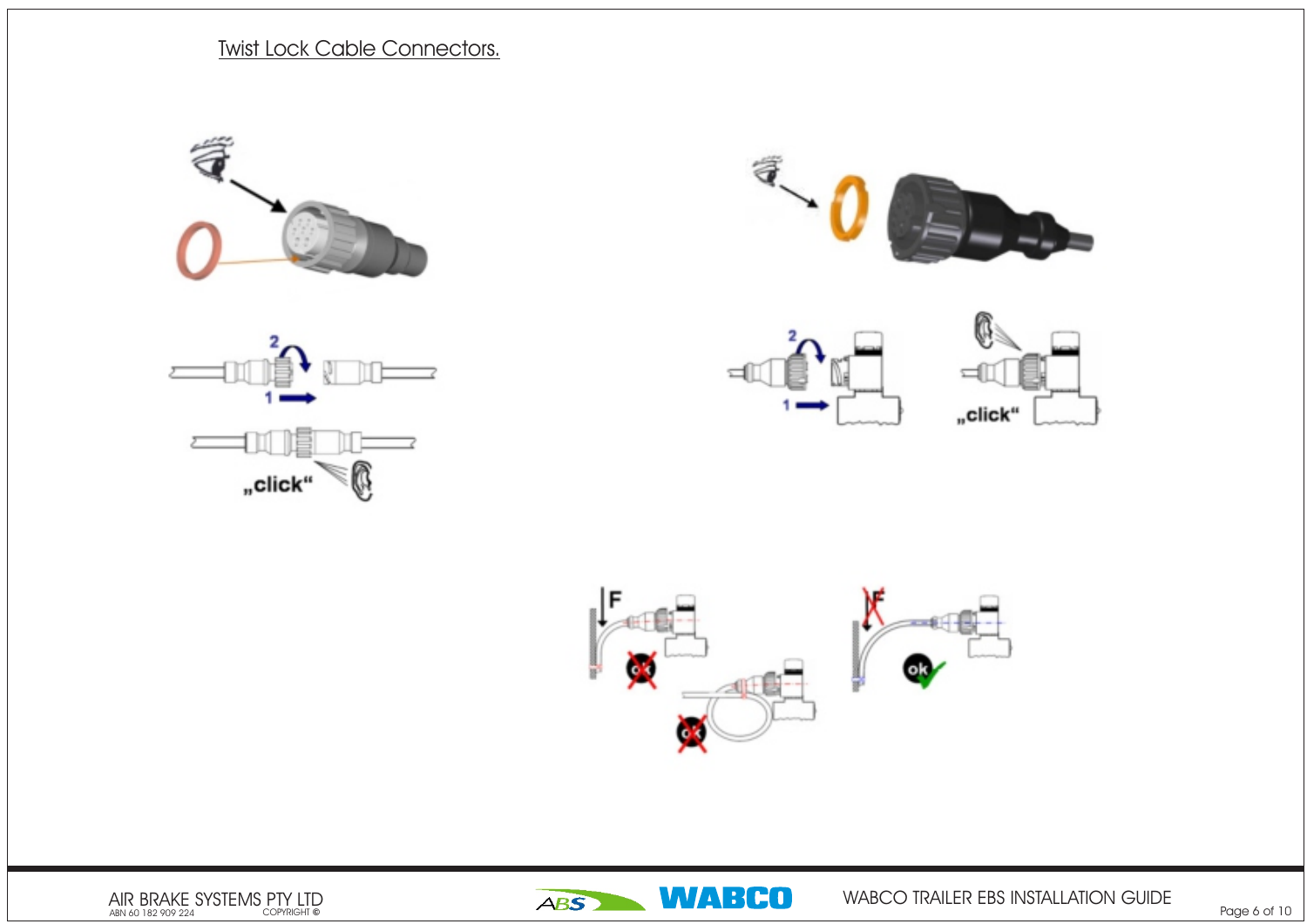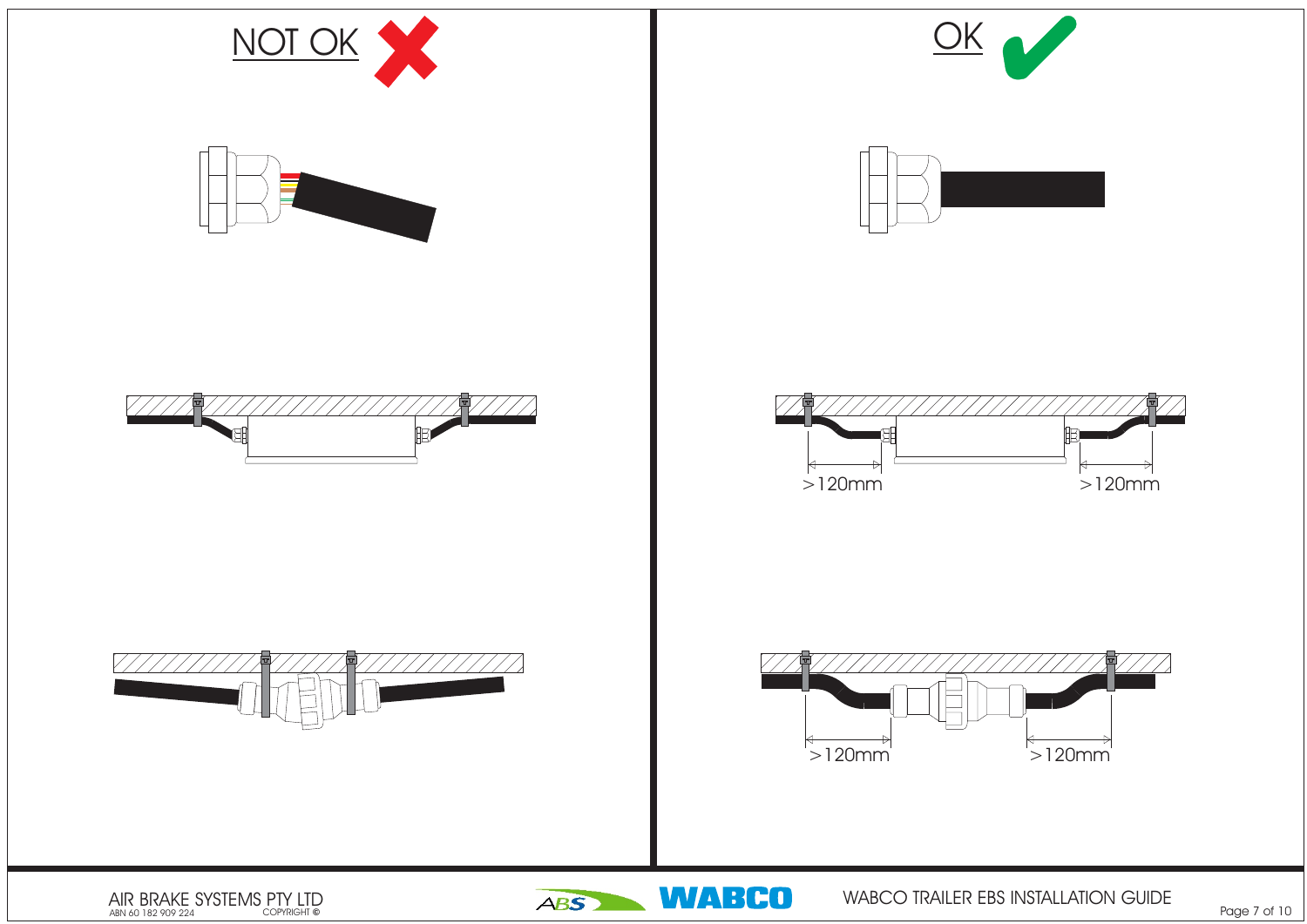

Page 8 of 10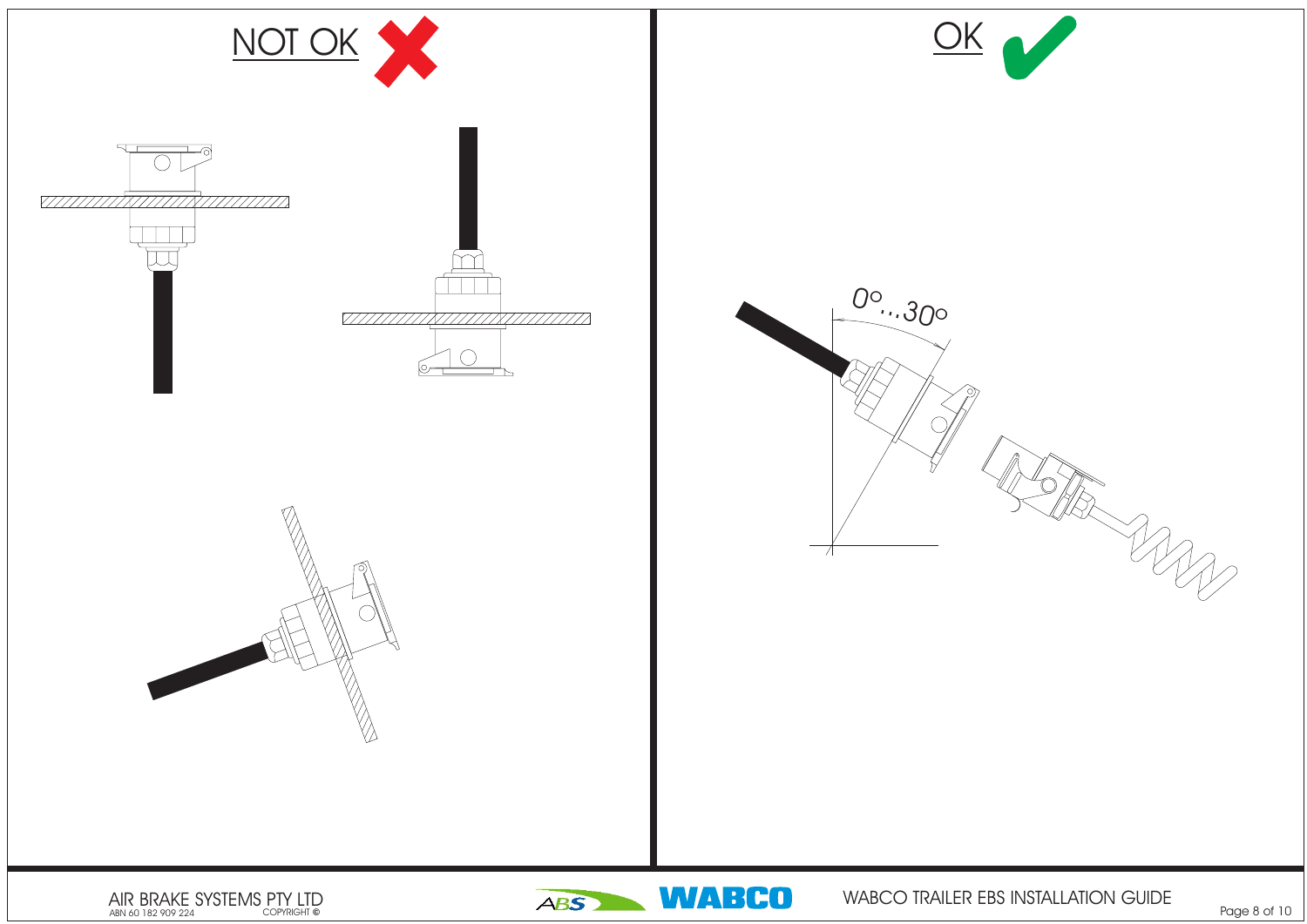

- Pin 1 Red Solenoid Power (Battery)
- Pin 2 Black ECU Power (Ignition)
- Pin 3 Yellow ECU Ground (Negative)
- Pin 4 Brown Solenoid Ground (Negative)
- Pin 5 White Warning Lamp (Dashboard +)
- Pin 6 Green/White CAN High (Digital)
- Pin 7 Brown/White CAN Low (Digital)

AIR BRAKE SYSTEMS PTY LTD ABN 60 182 909 224